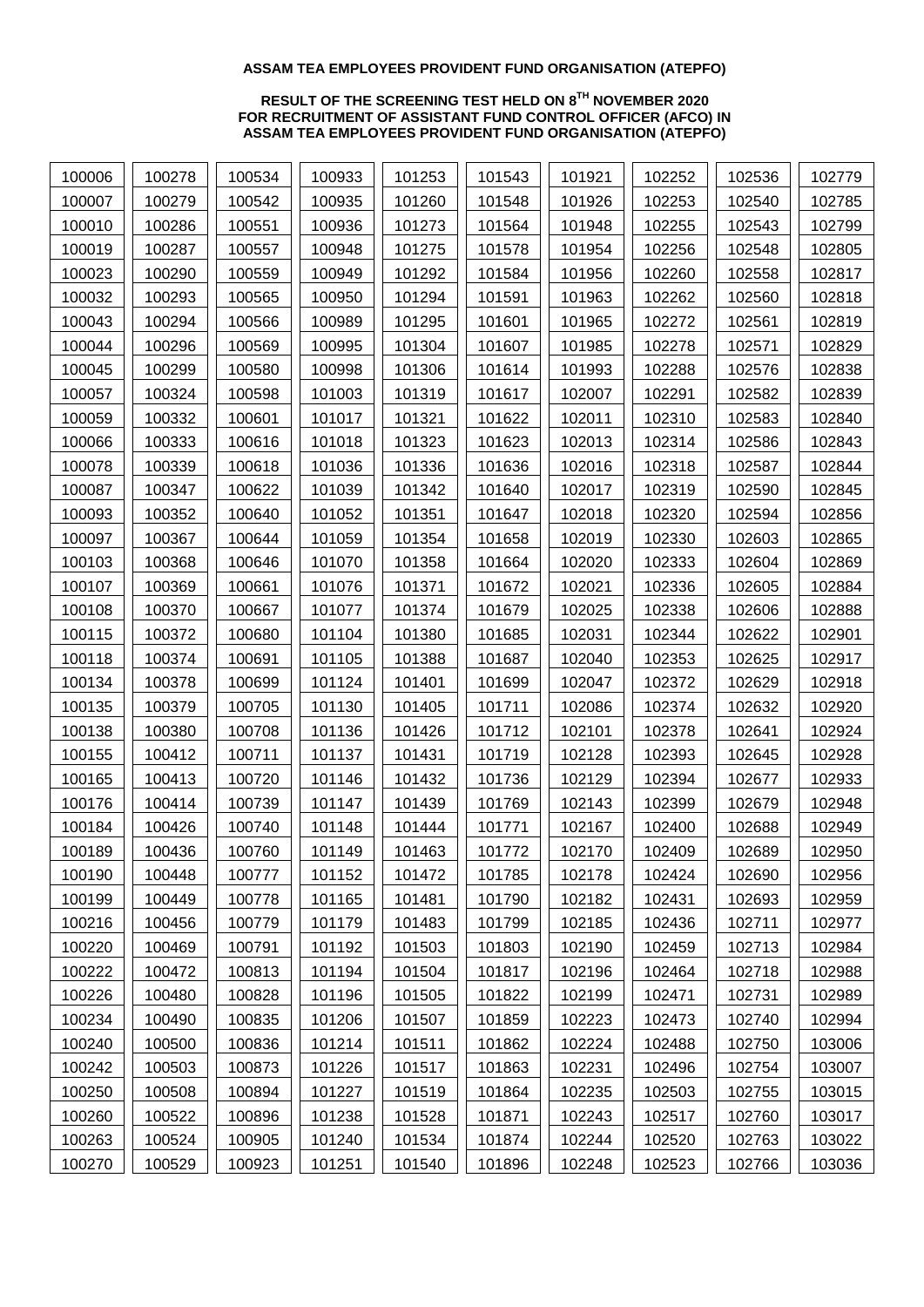| 103050 | 103379 | 103608 | 103865 | 104164 | 104462 | 104715 | 105003 | 105205 | 105430 |
|--------|--------|--------|--------|--------|--------|--------|--------|--------|--------|
| 103052 | 103387 | 103610 | 103880 | 104165 | 104467 | 104716 | 105006 | 105209 | 105441 |
| 103076 | 103392 | 103620 | 103882 | 104166 | 104469 | 104718 | 105014 | 105213 | 105445 |
| 103079 | 103393 | 103621 | 103884 | 104170 | 104475 | 104721 | 105015 | 105217 | 105446 |
| 103080 | 103397 | 103627 | 103904 | 104171 | 104478 | 104724 | 105021 | 105219 | 105450 |
| 103097 | 103398 | 103630 | 103933 | 104177 | 104479 | 104728 | 105023 | 105223 | 105458 |
| 103111 | 103414 | 103633 | 103935 | 104178 | 104484 | 104732 | 105030 | 105224 | 105464 |
| 103119 | 103415 | 103640 | 103940 | 104181 | 104489 | 104736 | 105043 | 105228 | 105469 |
| 103122 | 103417 | 103647 | 103943 | 104190 | 104498 | 104753 | 105049 | 105237 | 105483 |
| 103142 | 103418 | 103656 | 103946 | 104193 | 104508 | 104755 | 105052 | 105246 | 105486 |
| 103146 | 103421 | 103693 | 103952 | 104215 | 104510 | 104757 | 105058 | 105247 | 105493 |
| 103152 | 103422 | 103695 | 103961 | 104223 | 104519 | 104758 | 105061 | 105254 | 105503 |
| 103158 | 103431 | 103705 | 103962 | 104224 | 104534 | 104768 | 105068 | 105256 | 105504 |
| 103164 | 103433 | 103706 | 103964 | 104225 | 104536 | 104792 | 105069 | 105257 | 105505 |
| 103171 | 103443 | 103709 | 103965 | 104233 | 104537 | 104798 | 105070 | 105262 | 105506 |
| 103174 | 103444 | 103716 | 103968 | 104236 | 104546 | 104802 | 105071 | 105270 | 105508 |
| 103178 | 103448 | 103724 | 103969 | 104239 | 104550 | 104803 | 105072 | 105271 | 105509 |
| 103180 | 103455 | 103729 | 103984 | 104242 | 104555 | 104804 | 105075 | 105272 | 105519 |
| 103182 | 103462 | 103730 | 103985 | 104255 | 104558 | 104809 | 105081 | 105280 | 105523 |
| 103187 | 103468 | 103737 | 103988 | 104263 | 104560 | 104810 | 105087 | 105285 | 105539 |
| 103205 | 103472 | 103741 | 103994 | 104278 | 104563 | 104832 | 105089 | 105295 | 105540 |
| 103221 | 103482 | 103746 | 103998 | 104287 | 104564 | 104838 | 105092 | 105297 | 105542 |
| 103225 | 103490 | 103748 | 103999 | 104295 | 104574 | 104851 | 105094 | 105298 | 105543 |
| 103230 | 103495 | 103749 | 104000 | 104302 | 104575 | 104860 | 105103 | 105301 | 105550 |
| 103236 | 103496 | 103766 | 104006 | 104313 | 104578 | 104862 | 105104 | 105306 | 105557 |
| 103237 | 103497 | 103767 | 104011 | 104328 | 104581 | 104867 | 105111 | 105324 | 105558 |
| 103241 | 103503 | 103770 | 104013 | 104332 | 104582 | 104873 | 105112 | 105334 | 105579 |
| 103242 | 103512 | 103774 | 104017 | 104338 | 104585 | 104885 | 105116 | 105340 | 105586 |
| 103249 | 103524 | 103778 | 104026 | 104342 | 104586 | 104890 | 105119 | 105348 | 105590 |
| 103250 | 103528 | 103781 | 104032 | 104343 | 104588 | 104895 | 105122 | 105353 | 105593 |
| 103258 | 103535 | 103784 | 104033 | 104350 | 104590 | 104897 | 105124 | 105361 | 105598 |
| 103276 | 103540 | 103796 | 104034 | 104373 | 104595 | 104900 | 105125 | 105364 | 105600 |
| 103278 | 103545 | 103802 | 104048 | 104380 | 104602 | 104901 | 105127 | 105368 | 105604 |
| 103279 | 103555 | 103816 | 104051 | 104384 | 104611 | 104908 | 105132 | 105371 | 105606 |
| 103285 | 103557 | 103818 | 104052 | 104390 | 104614 | 104910 | 105135 | 105375 | 105616 |
| 103286 | 103558 | 103819 | 104059 | 104391 | 104615 | 104913 | 105141 | 105378 | 105618 |
| 103291 | 103559 | 103822 | 104060 | 104392 | 104616 | 104938 | 105144 | 105379 | 105620 |
| 103296 | 103566 | 103823 | 104066 | 104398 | 104624 | 104939 | 105153 | 105380 | 105623 |
| 103303 | 103572 | 103825 | 104088 | 104414 | 104625 | 104941 | 105159 | 105387 | 105626 |
| 103305 | 103573 | 103829 | 104100 | 104427 | 104626 | 104943 | 105170 | 105390 | 105638 |
| 103307 | 103574 | 103830 | 104105 | 104436 | 104631 | 104945 | 105172 | 105396 | 105643 |
| 103317 | 103579 | 103839 | 104110 | 104444 | 104632 | 104949 | 105179 | 105398 | 105647 |
| 103319 | 103585 | 103840 | 104111 | 104445 | 104635 | 104955 | 105180 | 105400 | 105648 |
| 103336 | 103592 | 103851 | 104130 | 104452 | 104691 | 104961 | 105189 | 105413 | 105649 |
| 103339 | 103594 | 103852 | 104139 | 104453 | 104696 | 104962 | 105191 | 105414 | 105651 |
| 103346 | 103595 | 103853 | 104147 | 104454 | 104699 | 104977 | 105192 | 105418 | 105655 |
| 103358 | 103598 | 103854 | 104156 | 104458 | 104710 | 104984 | 105194 | 105419 | 105657 |
| 103360 | 103601 | 103856 | 104159 | 104460 | 104712 | 104993 | 105200 | 105422 | 105658 |
| 103376 | 103604 | 103858 | 104162 | 104461 | 104713 | 105001 | 105204 | 105426 | 105660 |